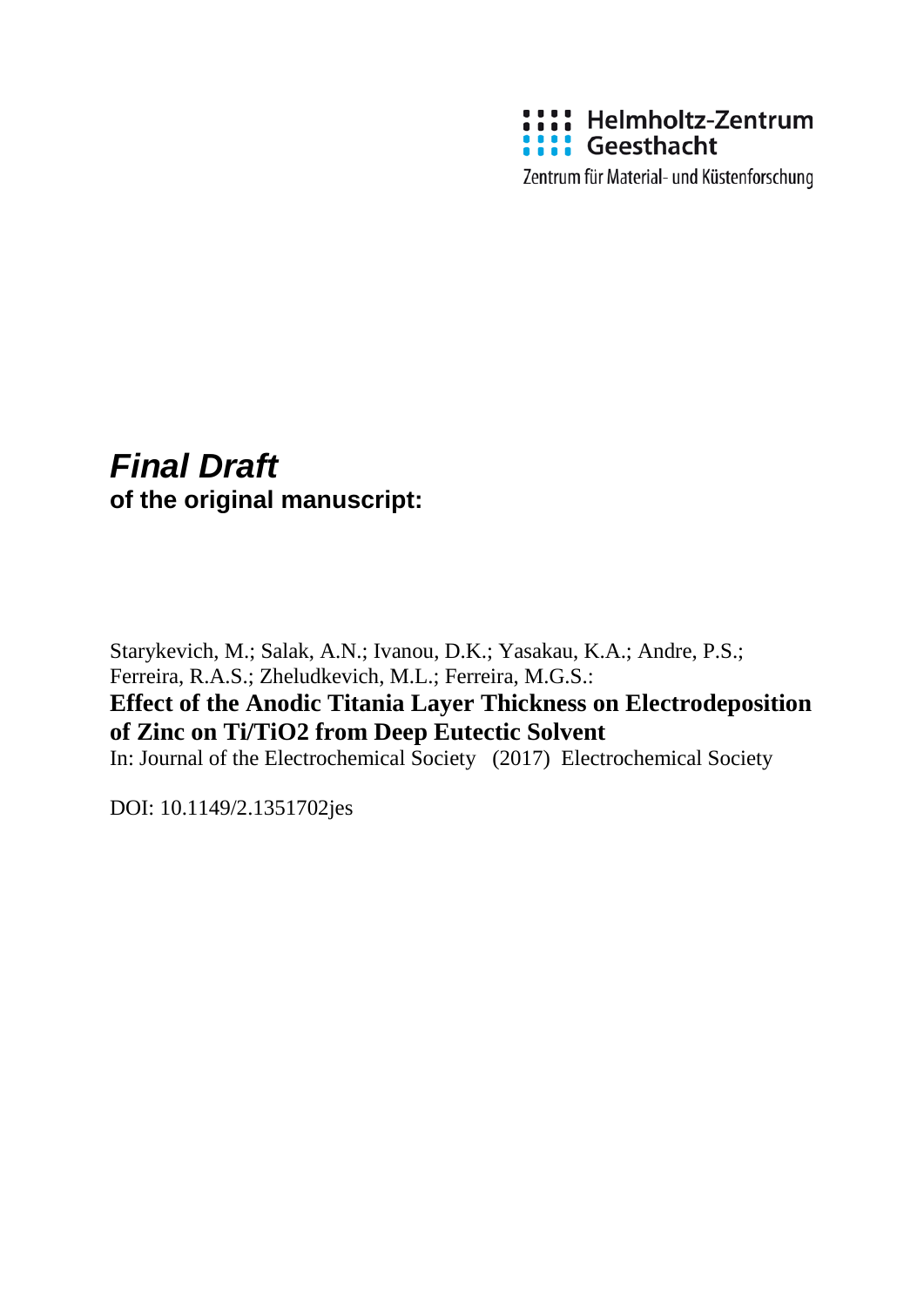# **The effect of anodic titania layer thickness on electrodeposition of zinc from deep eutectic solvent**

M. Starykevich<sup>1</sup>, A.N. Salak<sup>1</sup>, D.K. Ivanou<sup>2</sup> S. F. H. Correia<sup>3,4</sup>, R. A. S. Ferreira<sup>3,4</sup>, M.L. Zheludkevich<sup>1,5</sup>, M.G.S. Ferreira<sup>1,\*</sup>

<sup>1</sup>Department of Materials and Ceramic Engineering, CICECO-Aveiro Institute of Materials, *University of Aveiro, 3810-193 Aveiro, Portugal*

2 *LEPABE, Faculty of Engineering, University of Porto, 4200-465 Porto, Portugal 3 Physics Department, CICECO-Aveiro Institute of Materials, University of Aveiro, 3810-193 Aveiro, Portugal*

*4 Instituto de Telecomunicações, Campus Universitário de Santiago, 3810-193 Aveiro, Portugal 5 Institute of Materials Research, Helmholtz-Zentrum Geesthacht, 21502 Geesthacht, Germany*

#### **Abstract**

 $\overline{a}$ 

Zinc electrodeposition from a deep eutectic mixture of  $ZnCl<sub>2</sub>$  and choline chloride/ethylene glycol on titanium covered by an anodic titania film of different thicknesses was studied. It has been shown that thin titanium dioxide layers work as insulator and the rate of zinc deposition decreases with film thickness. Thicker titania layers (23 nm and higher) have opposite properties and the zinc reduction rate starts gradually increasing with thickness. This happens because at the higher voltage necessary to grow thicker anodic films they become more crystalline and consequently more conductive.

There is also evidence that in DES no dense organic layer forms on the titanium/titania electrodes. The application of an AC signal superimposed on a DC potential only marginally increases the amount of zinc deposited and FTIR measurements did not reveal the formation of any chemical bonds between the film and DES.

Zn deposition onto titanium/titania is characterised by instantaneous three-dimensional nucleation mechanism, which is independent of titania thickness.

<span id="page-1-0"></span><sup>∗</sup> Corresponding author. Tel.: +351 234370354

*E-mail address:* [mgferreira@ua.pt](mailto:mgferreira@ua.pt) (M.G.S. Ferreira)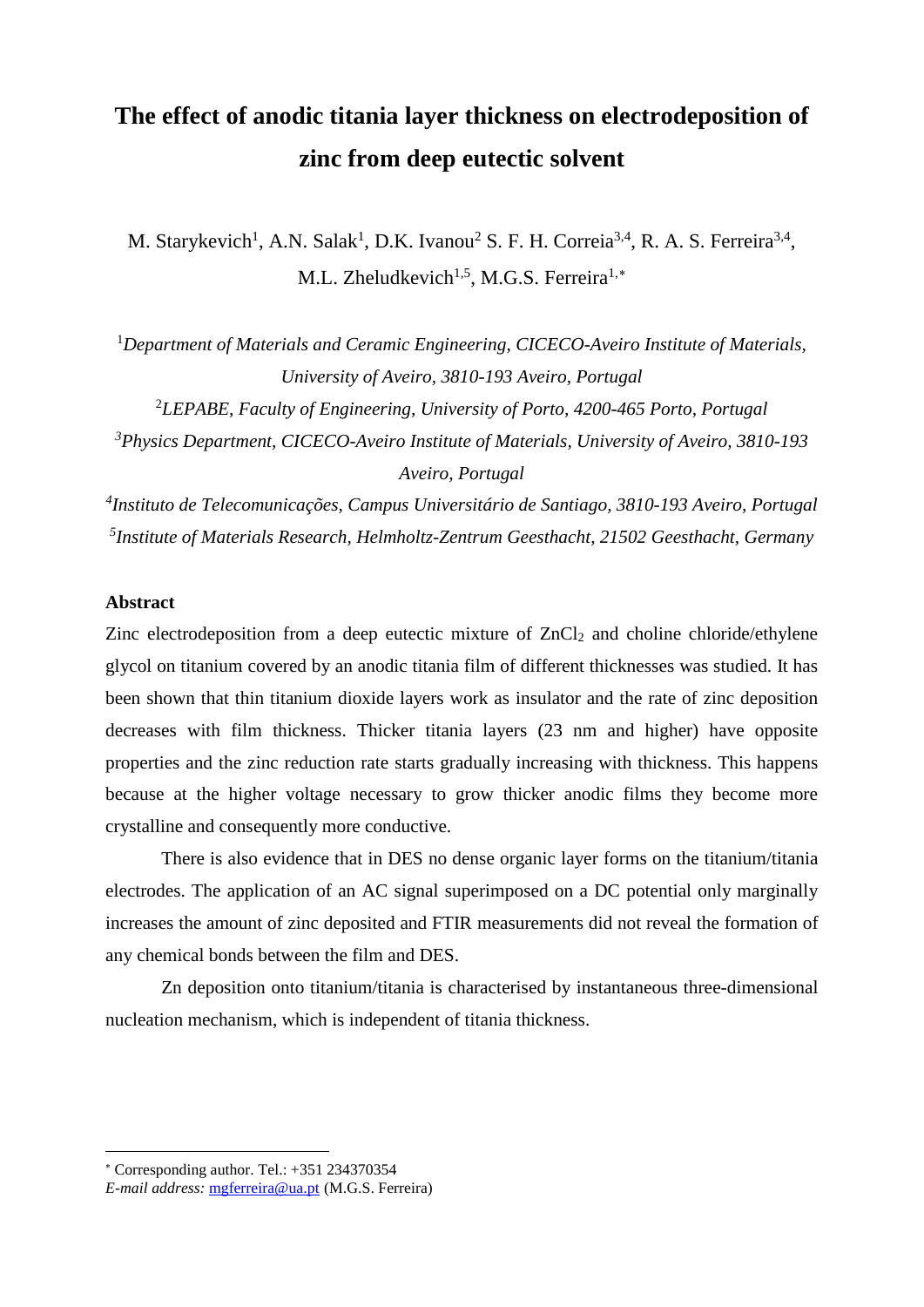**Keywords:** Titanium oxide, deep eutectic solvent, zinc electrodeposition.

#### **Introduction**

Electrochemical deposition is a conventional and cheap technique to form 1-D nanostructures. In most of the cases, porous anodic templates on the valve metals are used. Filling of the matrixes by other materials is applied to produce solid state solar cells, photodetectors, magnetic sensors, metal–insulator–metal capacitors [\[1\]](#page-19-0) etc. The major drawback of the porous template systems is a barrier layer on the bottom, which usually acts as a high resistive medium impairing the flow of current.

Direct investigation of deposition and nucleation processes in porous templates is hindered because the interface is hidden. Electrodeposition on flat samples allows to avoid these limitations and can serve as an appropriate model process for such study. However extrapolation of results found on a bare metal electrode to the processes on the bottom of pores is incorrect because of critical differences between metal/electrolyte and barrier oxide/electrolyte interfaces. Consequently the use of a metallic electrode covered by the anodic oxide layer is mandatory to study the bottom processes. In our previous work [\[2\]](#page-19-1) zinc electrodeposition from a solution of  $ZnCl<sub>2</sub>$  in a choline chloride / ethylene glycol eutectic mixture on dense alumina layers of different thicknesses was studied. It was shown that the potentiostatic deposition of zinc on an alumina barrier layer at -1.6V and room temperature is impossible even if the layer thickness does not exceed  $\sim$ 2 nm (a native alumina film). As a comparison, zinc is easily deposited at -1.4 V from the same solution on a FTO glass electrode. The formation of a dense organic layer due to interaction between OH groups of the organic species with the alumina film was demonstrated. Moreover deposition has been shown to be possible by superimposing an alternating sinusoidal voltage on DC potential (-1.6V) or alternatively increasing the solution temperature [\[2\]](#page-19-1).

The current paper is devoted to studying of electrodeposition of zinc from choline based eutectic on anodic titanium oxide film. Bulk anodic titania has been investigated for more than 50 years. Several properties such as growths factor [\[3-8\]](#page-19-2), crystallinity [\[1,](#page-19-0) [9-12\]](#page-19-3), conductivity, influence of anodization solution and regime [\[13\]](#page-19-4) were widely studied by different authors. Despite all these studies deposition over anodic titania is still hardly understood. Only works about deposition of copper on titanium oxide films from water solution were described in literature [\[14,](#page-19-5) [15\]](#page-19-6). Electrodeposition of metals from DES on titania covered electrodes has not yet been analysed.

Titanium dioxide films both in pure state and after electrochemical modification have distinguished properties in which concerns certain properties, for instance, catalytic and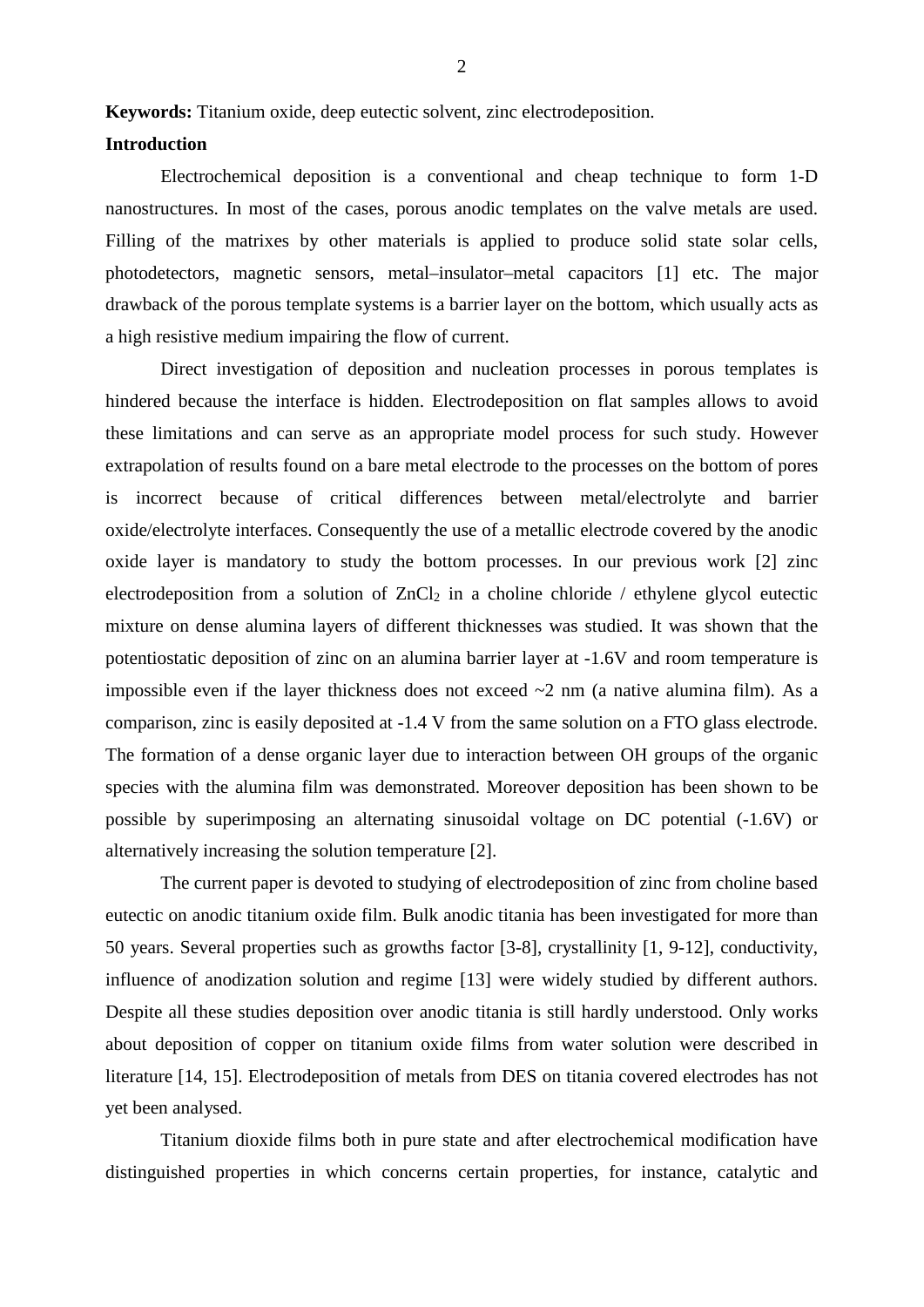photocatalytic [\[16,](#page-19-7) [17\]](#page-19-8), self-cleaning and wetting [\[18\]](#page-19-9), use as solar cell [\[19\]](#page-19-10) and optical devices [\[20\]](#page-19-11). Furthermore, anodic titania is a promising porous matrix to be filled by different materials. Some works have been already done in this area [\[21-23\]](#page-19-12).

Zinc was chosen as a material to be deposited due to its capability to transform afterwards into semiconductor materials such as zinc oxide and zinc sulphide [\[24\]](#page-20-0) and for comparison of the results with previous work [\[2\]](#page-19-1) on deposition of zinc on aluminium/alumina.

Deep eutectic solvent (DES) based on choline chloride was selected as electrolyte for deposition due to its properties, such as negligible vapour pressure, wide electrochemical window and high thermal stability [\[25\]](#page-20-1). Choline eutectic is often described in literature as quasi ionic liquid because of the properties similarity. However, in contrast to conventional ionic liquids, DESs are very cheap, not-toxic and have good potential for industrial usage [\[26\]](#page-20-2). Abbott et al. have widely studied properties of DESs based on choline chloride, namely viscosity and conductivity [\[27,](#page-20-3) [28\]](#page-20-4). Electrodeposition of metals [\[29,](#page-20-5) [30\]](#page-20-6) and particularly zinc [\[31-37\]](#page-20-7) and Zn-containing alloys [\[38\]](#page-20-8) from these solvents was explored as well. Moreover the use of DES as electrolyte gives an opportunity to dissolve compounds which are insoluble in water (for example ZnO) and to make deposition from these solutions [\[36,](#page-20-9) [39\]](#page-20-10).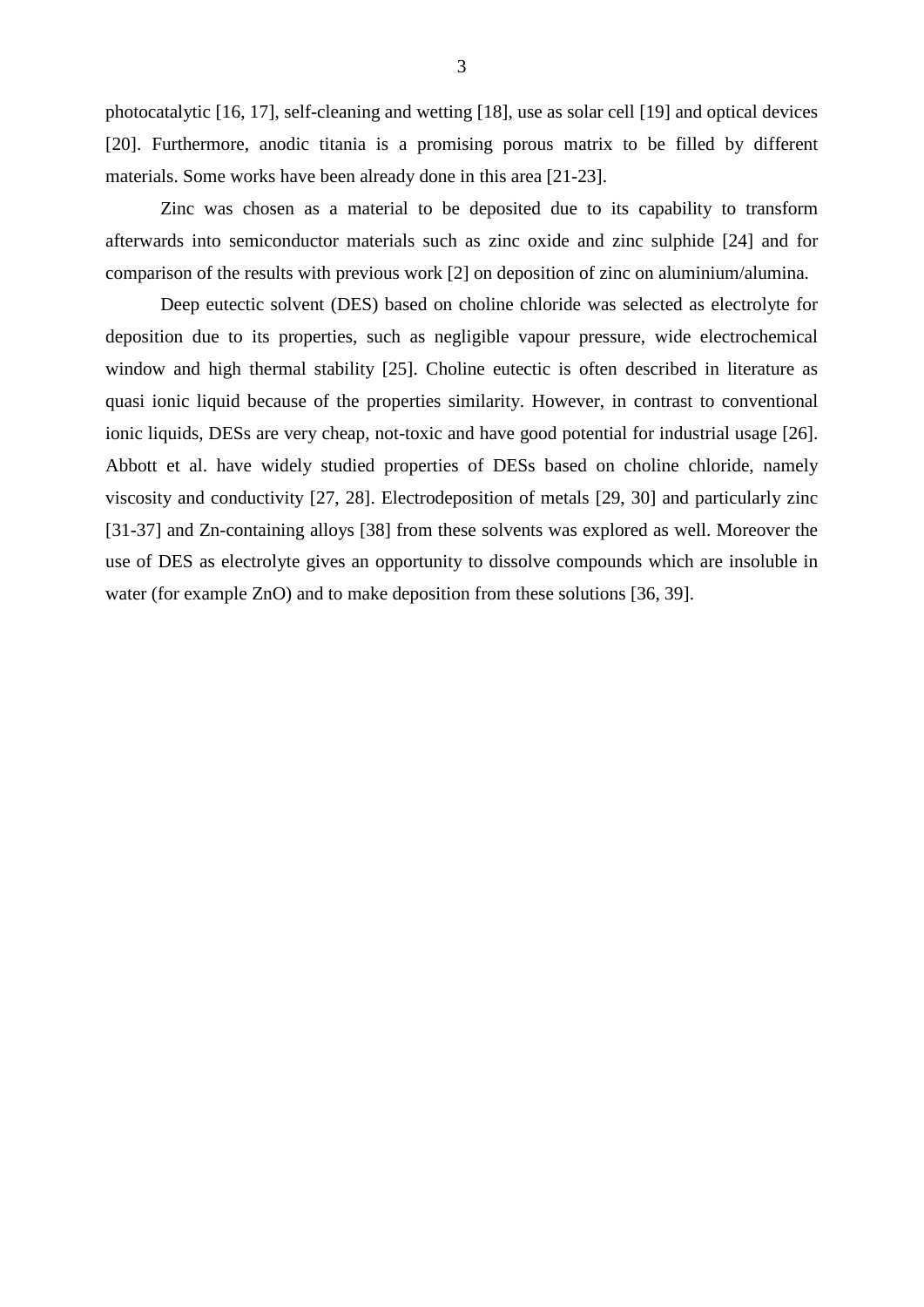#### **2. Experimental**

Coupons of titanium foil  $(100 \times 5 \times 1 \text{ mm}, 99.2\%$ , Alfa Aesar) were used as electrode material for sample preparation. The coupons were rinsed with acetone, ethanol and distilled water and then were dried in air. Before anodization, the electrodes were chemically polished in a HF:HNO3 mixture (1:3 by volume) to mirror finish and finally were rinsed with deionized water. A part of their surface was isolated with chemically resistant varnish, giving an electrode working area of about  $0.5 \text{ cm}^2$ .

A Keithley 237 High Voltage Source-Measure Unit was used as a current source for the sample anodizing. A 1M sulphuric acid aqueous solution was used as electrolyte [\[12\]](#page-19-13). The anodization was performed in a galvanostatic mode with a current density of 10 mA/cm<sup>2</sup>. The counter electrode was a platinum foil. The process was terminated after the desired voltage (3, 7, 10, 20, 40 V) was achieved. The thinnest anodic film used in this work (12 nm) was formed at 3V. Preparation of thinner anodic titania layers is hindered because of low reproducibility of the experiments and inhomogeneity of the films. After anodization the electrodes were stored in a desiccator for stabilization of the compact titania layer during 24 hours.

Thickness of the layers was measured by Ellipsometry and Glow Discharge Optical Emission Spectroscopy (GDOES). The spectroscopic ellipsometry measurements were made using an AutoSE ellipsometer (HORIBA Scientific) with a total of 250 points in the wavelength interval 450-850 nm, an incidence angle  $(\theta_0)$  of 70<sup>o</sup> and a signal quality of 30. An area of 250×250 µm was measured. GDOES depth profile analysis of the coatings was done using a HORIBA GD-Profiler 2 with a copper anode of 4 mm in diameter. Argon sputtering of the sample surface occurred at a pressure of 900 Pa and power of 10 W.

Preparation of DES electrolytes and the electrodeposition experiments have been done in contact with air. The eutectic system was prepared by mixing choline chloride (ChCl, 98%) and ethylene glycol (EG, 99+%) in the molar ratio of 1:2. Anhydrous zinc chloride (99.99%) was added to the DES to obtain a 0.3 M solution which was heated and kept at 60 °C under vacuum during 24 h. The as-prepared solution (hereafter DES:Zn) was either used for electrodeposition or was stored in desiccator over  $P_2O_5$ .

Voltammograms were obtained using a Bio-Logic SAS SP-300 potentiostat. Measurements were performed in a Faraday cage. A three-electrode cell consisting of a platinum wire as reference electrode, graphite rod as counter electrode and the working electrode was used. All voltammetric curves were recorded starting in the cathodic direction. In all potentiodynamic experiments, the potential scan rate was 20 mV/s.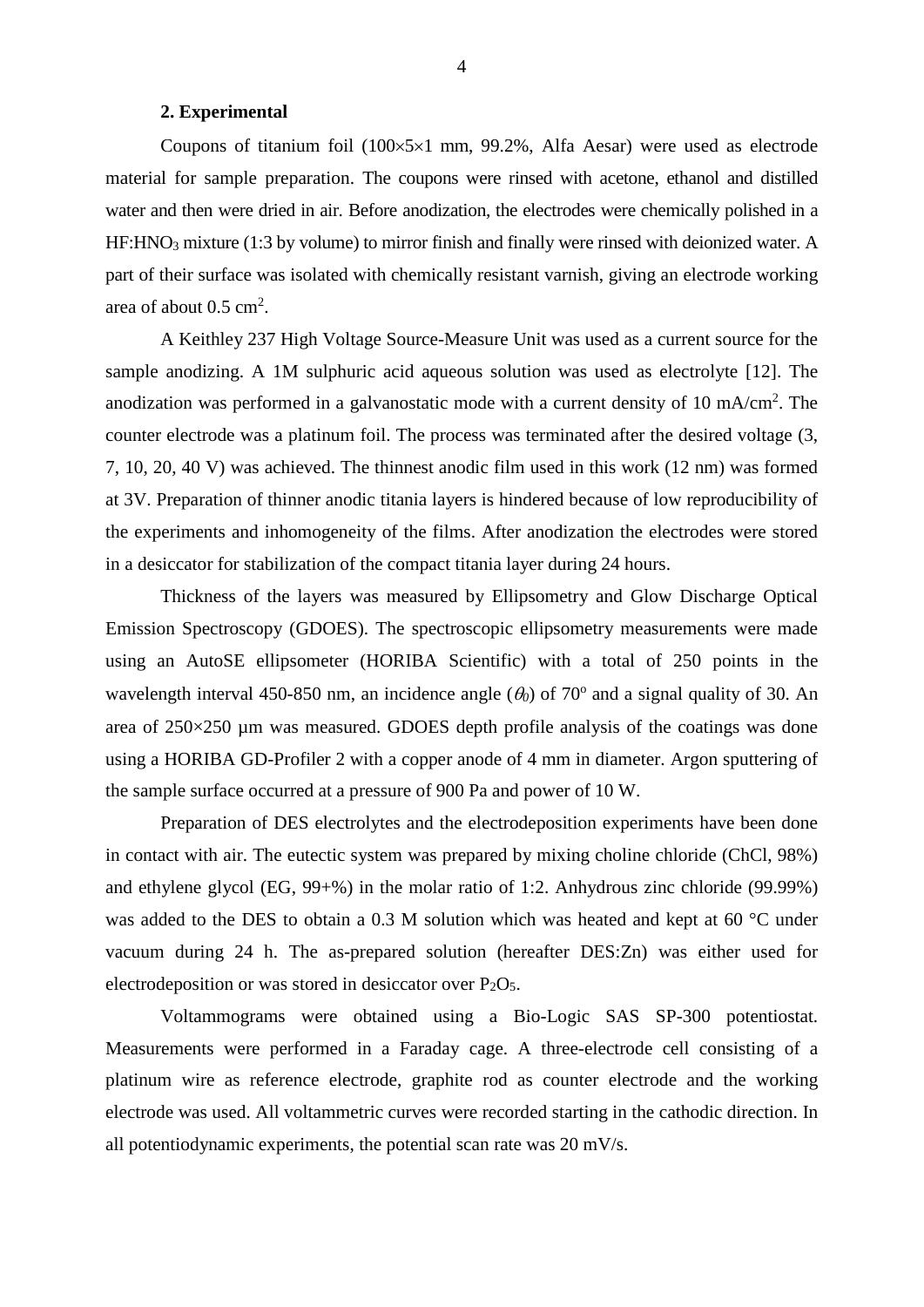Investigation of electrode surface morphology and elemental analysis were performed using a Hitachi S-4100 scanning electron microscope (SEM) coupled with energy dispersive spectroscope (EDS). An ImageJ 1.48v image processing software was applied for calculation of the electrode areas covered by the deposited zinc.

The Fourier transform infrared (FTIR) spectra were recorded with the use of a Bruker IFS55 spectrometer equipped with a single horizontal Golden Gate attenuated total reflectance (ATR) cell.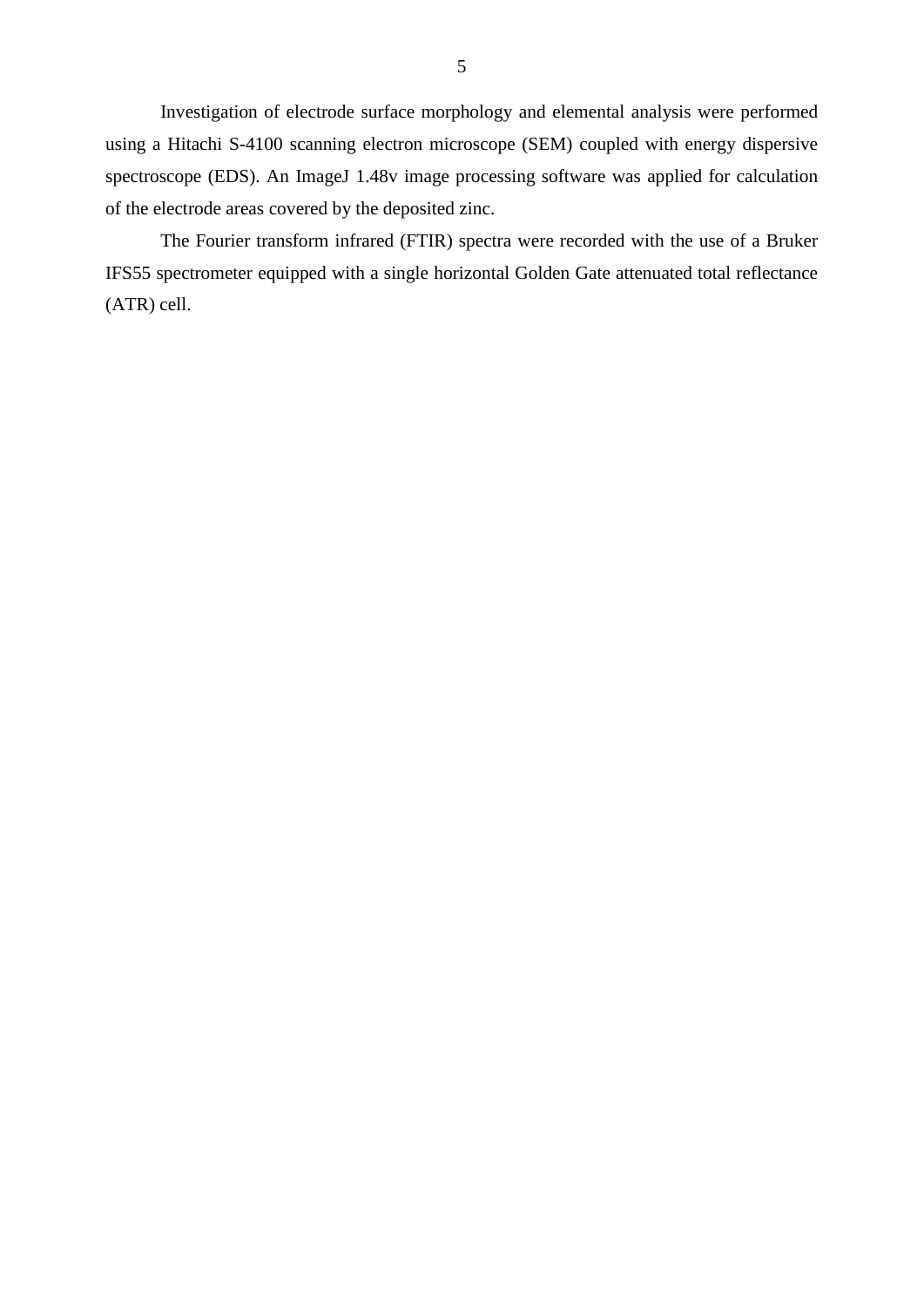#### **3. Results and discussion**

#### *Titanium anodization*

Figure 1a shows the dependence of the signal intensity of the elements composing the titanium anodized layer (40 V) on its depth obtained by GDOES. It demonstrates homogeneity of the oxide film and uniformity of sulphur distribution. Sulphur is present in the titania film because sulphuric acid solution was used as electrolyte. Deviation of the profiles at the beginning of sputtering can be explained by the presence of an adsorbed layer on the surface containing sulphur and oxygen, probably from the sulphuric acid. The oxygen concentration slightly decreases throughout the film because oxygen migration occurs during the anodization process, from the electrolyte to the electrode leading to higher concentration of oxygen on the free titania surface than on titania/titanium interface. A well-defined interface between anodic titania film and titanium substrate was obtained. The plateau on the titanium and oxygen signals' intensity curves during the etching process corresponds to the oxide layer. Further growth of the titanium signal indicates that the metal sputtering started. The plateau does not appear in the results obtained on the samples prepared at low voltage (less than 10V) (Fig. 1b) because of the very small thickness of the film and microroughness of the interface; nevertheless estimation of the thickness is still possible taking into consideration the change in slope of the depth profile curves.

Ellipsometry measurements were done in parallel with GDOES and data fitting was performed using the Lorentz model. Both of the techniques showed similar results in terms of thickness/voltage ratio.

Fig. 2 shows that the thickness-voltage ratio estimated for the galvanostatic growth of anodic  $TiO<sub>2</sub>$  corresponds to the values (2–3 nm/V) that are commonly reported in literature for titania anodic films grown in sulphuric acid solutions [\[3-8\]](#page-19-2).

#### *Zinc electrodeposition on Ti/TiO2 electrodes with different film thicknesses*

Typical voltammograms that were obtained on zinc and the titanium electrode covered with compact titania film in DES: Zn are presented in Figure 3. The potential for reduction of zinc on zinc electrode is -1.1V (Fig. 3). Nevertheless, the negative current was only detected at -1.2V on the titanium/titania electrode after pre-treatment (activation) in hydrofluoric acid, which evidences the existence of an overpotential for zinc reduction on the titania surface. The activation in HF results in decrease of the native layer thickness. Fast current increase followed by plateau was observed for these electrodes. Strong cathodic current appears at -1.65V and corresponds to reduction of the organic species. Decomposition occurs according to the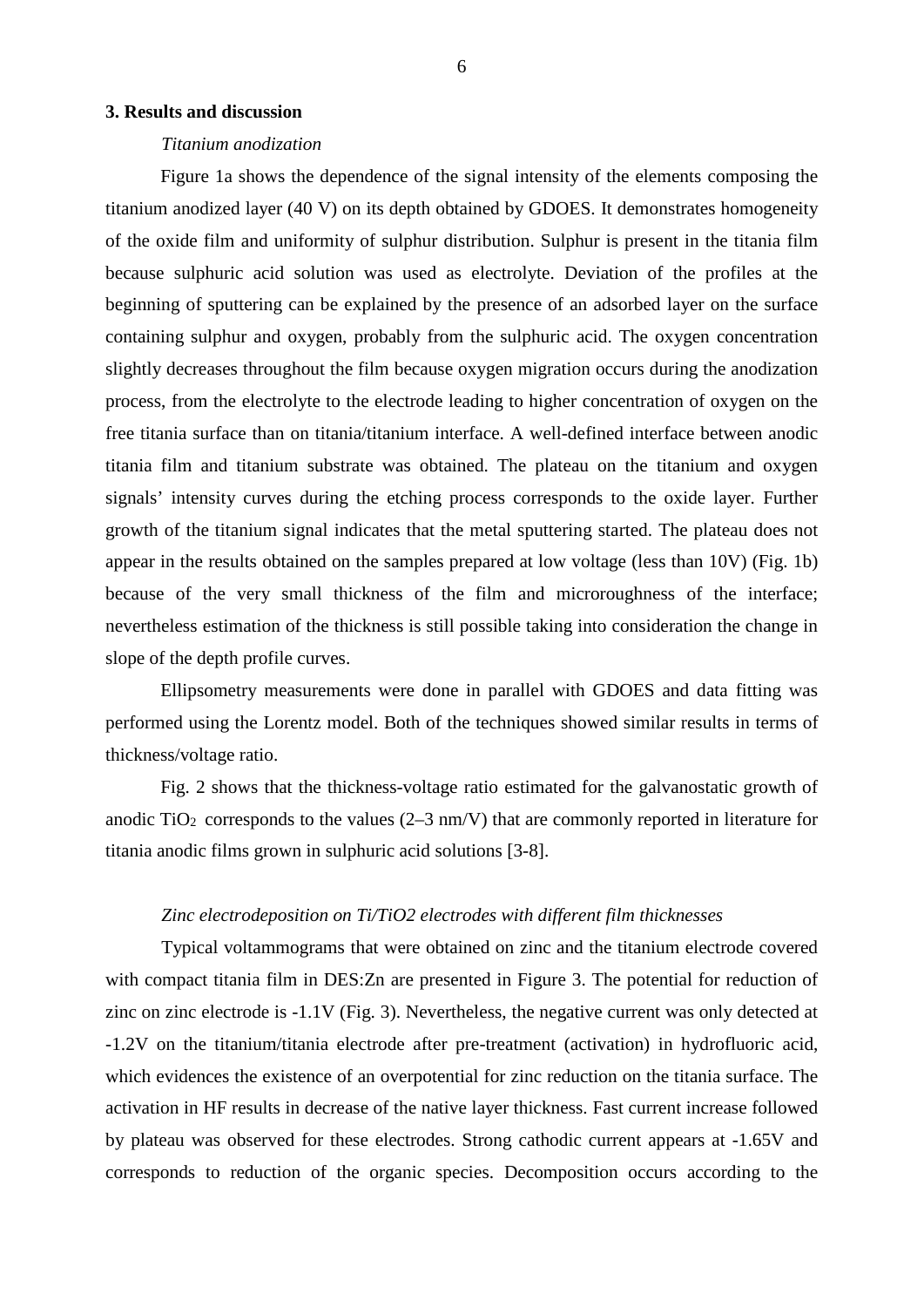mechanism described in literature [\[40,](#page-20-11) [41\]](#page-20-12). Small current which appears on the titania covered electrodes probably corresponds to reduction of titania  $(Ti^{4+} + e^- + H^+ \rightarrow Ti^{3+}H^+)$  [\[23\]](#page-20-13) since zinc was not detected on the surface by SEM studies in this potential region. Electroreduction of zinc was performed in the range from -1.2V to -1.7V with 100mV step to find the best physical properties of the deposit. The quality of the coating was evaluated visually. In the current work deposition was carried out at -1.6V because it gives solid zinc coating with the best adhesive properties.

Initial increase in the barrier thickness from native (HF activated electrode with a barrier thickness of 3-5 nm [\[42\]](#page-20-14)) till 12 nm by anodic film formation leads to a strong decrease of the reduction current (Fig. 3). It is typical for valve metals because of low conductivity of the oxide film. Normally, the resistance of the film rises with its growth, which makes the deposition difficult. This situation was demonstrated for the likened aluminium/alumina system in our previous work [\[2\]](#page-19-1). Increasing the alumina barrier thickness provides significant increase of the resistance and consequently of the zinc reduction current. Nevertheless, in this specific case, the negative current on the titanium/titania electrode with 18 nm titania film stays on the same level as with 12 nm thickness (Fig. 3). Moreover, with further increment of thickness to 23 nm and thicker, the current rises, contrary to the case of alumina where the current decreases dramatically with growth of the film. The maximum current on titanium/titania electrode was obtained at maximal film thickness of 84 nm, and is similar to the current on the activated electrode (Fig. 3). The phenomenon of current increase on thicker anodic titania films was demonstrated in Hyun Chang's work for copper deposition from water solution [\[15\]](#page-19-6). The authors modified the Ti cathode surface by temperature oxidation and anodization process. Both cases show enhanced deposition rate because the film is more conductive in spite of the oxide layer is thicker. They explain this fact by better crystallinity of the anodic film at higher anodization voltage and correspondingly at higher film thickness. Similar conclusion was achieved in Shibata's work [\[9\]](#page-19-3). The structure of the anodic oxide film on titanium was found to be dependent on the formation potential. Film crystallization occurs at potentials more positive than 7.0 V. We can suggest in the present work an analogous explanation for the current increment according to Hyun Chang's and Shibata's works. The oxide layer remains amorphous on the initial stage of the growth and the conductivity decreases with film thickness (12 and 18 nm films). After reaching a critical anodization voltage, the anodic layer starts crystallizing, which results in higher current for the 23 nm barrier film (that corresponds to 10V) compared to the 12 and 18 nm films (3 and 7V correspondingly). The film crystallinity and conductivity progressively increase with additional accretion of the barrier, which reflects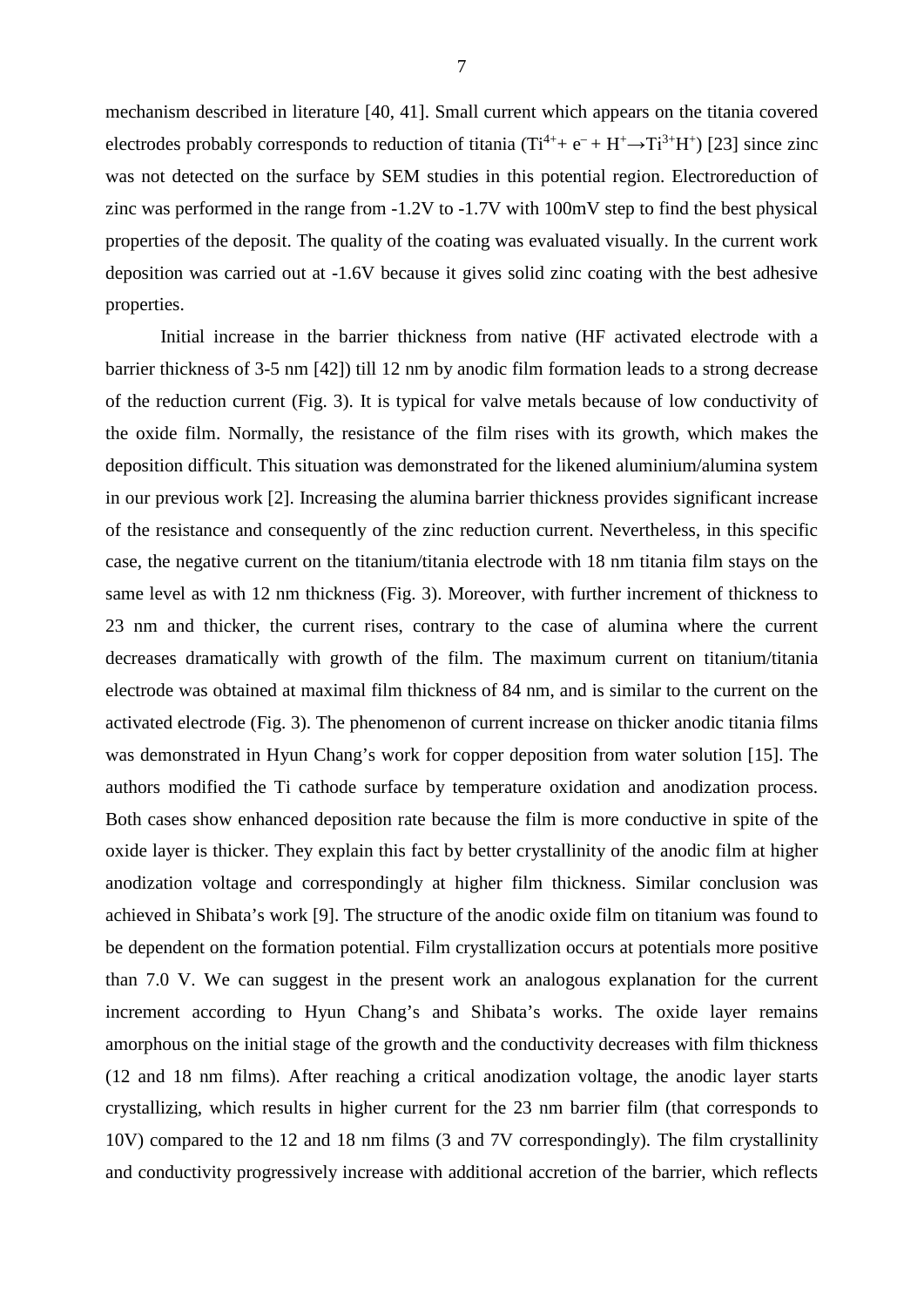on the voltammetry curves as increase of current (Fig. 3). These results are in accordance with Shibata's work [\[9\]](#page-19-3) where it was demonstrated that the crystallization starts after the anodization potential of 7 V.

Fig. 4a depicts the current-time transients resulting from chronopotentiometric experiments on titanium electrode covered with titania of different thicknesses at -1.6 V. Deposition on the activated electrode is much faster than on thin barrier layer (12, 18 nm). The total electric charge starts to increase for the 23 nm layer and rises as the layer thickness grows. As it was mentioned before [\[2\]](#page-19-1), electrodepostion of zinc on native alumina layer (around 2 nm) was impossible in standard potentiostatic regime. Even after shifting the potential into the deep cathodic region (-5V) intense gas evolution was observed but there was no deposit of zinc on the electrode surface.

The amount of zinc that was deposited during 30 seconds was calculated from Faraday's law for electrolysis:

$$
n=\frac{Q}{zF}
$$

where n is the chemical amount of zinc deposited, Q is the total electric charge passed, which is calculated from the above current-time curves,  $z = 2$  is the number of electrons transferred per ion and F is the Faraday constant. The results are shown in figure 5 (red line).

Analysis of SEM images of the samples was performed to confirm that the current increase corresponds to the growth of the zinc deposition rate and not to additional competitive reactions (as in the case of aluminium/alumina). The typical image obtained for deposited zinc on titania film 23nm thick, at  $E = -1.6V$ , is shown in Fig. 6a and in the inset after processing by ImageJ. At the early stages of Zn deposition (30 seconds) individual spherical particles with size  $d = 40$  nm were formed. EDS analysis (Fig. 6c) shows the presence of Zn. The number and average size of the particles were determined in the same way for all the samples. It was assumed that the particles are spherical. Then the zinc volume was calculated and the chemical amount of the deposit obtained. The results demonstrate that the quantity of zinc deposited on the surface increases with the barrier thickness growth (Fig. 5, black line). The difference between the black and red line could be due to the fact that the deposition process efficiency is not 100% (around 60%).

As it has been mentioned in the introduction a strong interaction between the solution eutectic components and alumina interface was observed during deposition on anodic alumina in our previous work [\[2\]](#page-19-1) . Additional AC component superimposed on constant DC potential makes the organic layer on the alumina/electrolyte interface less compact and more permeable to zinc chloride anions. The positive influence of this regime, such as growth of zinc reduction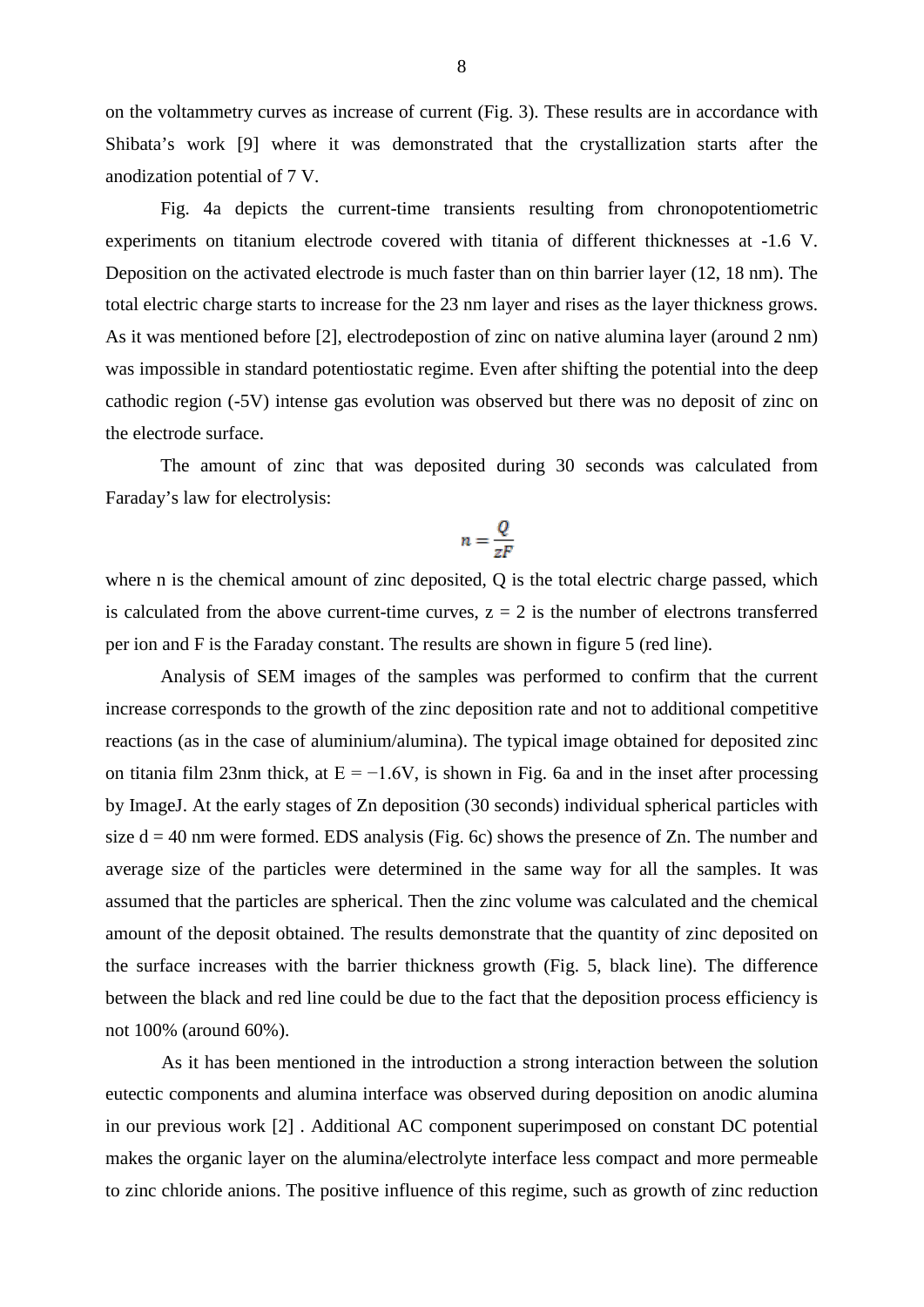rate, for electrodeposition on the aluminium/alumina system was demonstrated. Identical study in this work was performed using a sinusoidal potential of 50 mV amplitude superimposed on the DC potential of -1.6 V at the 1 kHz frequency. Specimens with titania layers of 12, 18, 23, 43 and 84 nm were used. Typical SEM images of the electrode surface after 30 seconds of zinc deposition on the titanium electrode covered with 23 nm titania film is presented in Figure 6b.

The particles size on the electrode after AC-PS mode deposition is bigger than on DC (PS) mode, but the number of the particles is less. Estimating the quantity of the deposited zinc in both modes it is 1.5 times less in potentiostatic mode than in the AC-PS regime. Thus it can be concluded that there is a small influence of the AC component on the deposition process. Increase of the zinc amount was much smaller in comparison with the aluminium/alumina system where it was found an increase of 10 times in the same conditions [\[2\]](#page-19-1). The small difference observed can be explained by additional "electro stirring" on the AC-PS mode, i.e., migration of charged species in the alternating electric field. The dense organic layer formed in the case of alumina/aluminium system might not exist in the case of titanium/titania.

FTIR measurements have been done to confirm that the organic layer does not form. FTIR-ATR spectra of DES:Zn in contact with titanium electrodes covered by titania are presented in Figure 7. The respective spectrum of blank DES:Zn is shown for comparison. The observed bands in the DES:Zn spectra correlate well with the reference spectroscopic data for ethylene glycol and choline chloride. One can see that contact of DES:Zn with the electrode surface results in no shift of the characteristic bands. It differs from the case of alumina/DES interface where O-H stretching shift around  $135 \text{ cm}^{-1}$  was found. Thereby we anticipate that no chemical bonds were formed between the organic species and the titanium/titania electrode. Titanium/titania and aluminium/alumina systems despite chemical similarity demonstrated absolutely different properties in terms of interaction with DES.

#### *Zinc nucleation mechanism*

Electrodeposition of metals on an electrode with low chemical affinity to electrodeposited metal usually occurs with overvoltage and involves three-dimensional nucleation with hemispherical growth of the nuclei [\[43\]](#page-21-0). There are two main types of threedimensional nucleation: instantaneous and progressive. In the instantaneous model all nucleation sites are activated right after potential application. Progressive model is the situation when the nucleation sites become activated during the experiment.

Deep understanding of the nucleation process and other processes, which occur in the beginning of the deposition, is extremely important because the start of the process is crucial to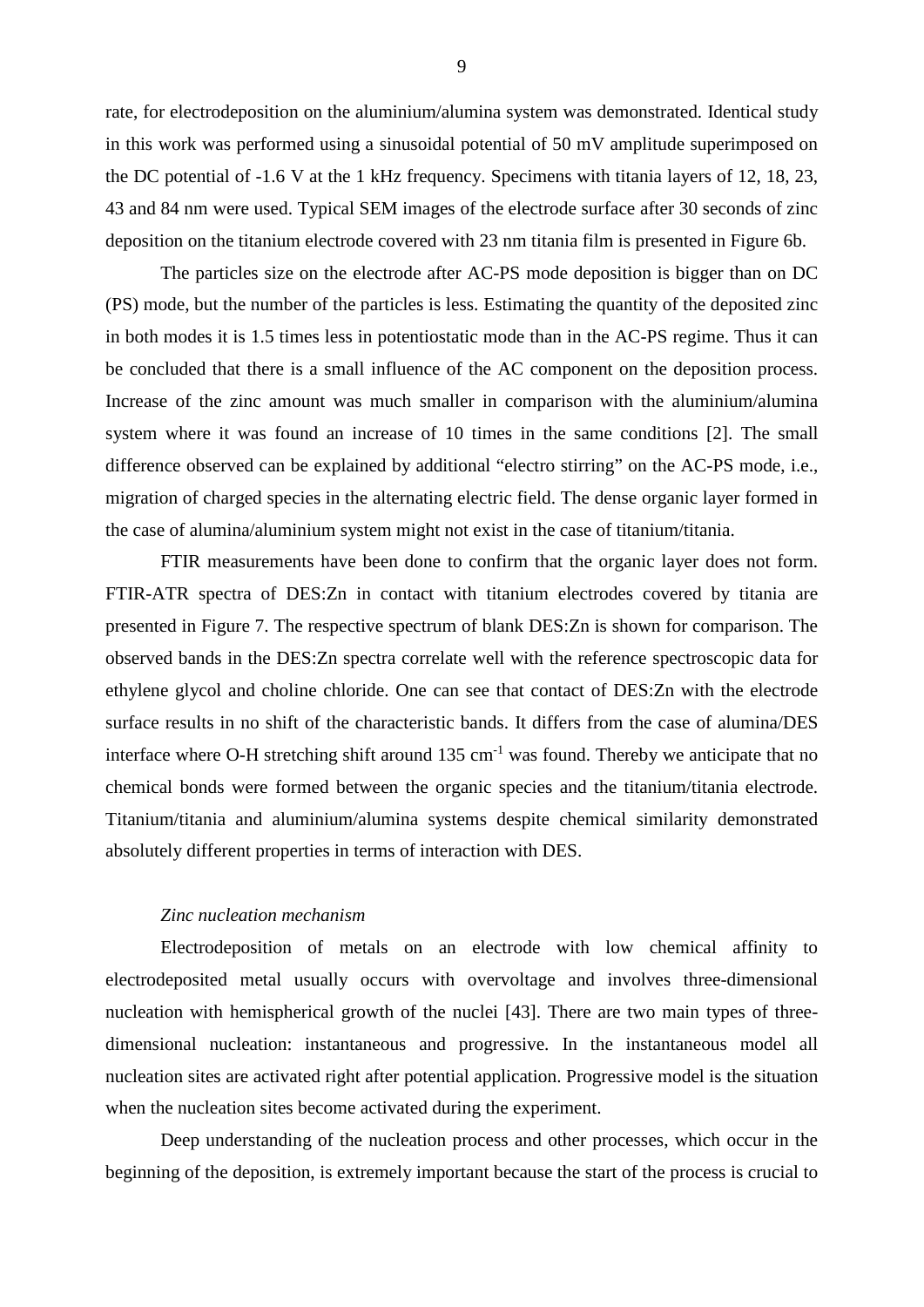the properties and structure of the deposited materials. For example, in the same titania matrix inside and over the tubes is possible to obtain either nanowires, nanotubes, sandwich and coaxial multilayer structures.

The mechanism of nucleation and growth can be determined by graphical analysis of the current transients from chronoamperometric measurements. Such an approach is commonly used in studies for metal nucleation on different substrates (Ge, Si, W, vitreous carbon, etc.) [\[37,](#page-20-15) [43-46\]](#page-21-0). Figure 4a shows series of current transients for Zn electrodeposition at -1.6V, on the titanium electrode covered with titania films of different thicknesses. The transients are characterized by an initial increase of current followed by a drop at longer time. Due to the high deposition overpotential (about 100mV) and the transient shape we believe that the nucleation process matches to 3D mechanism followed by diffusion-limited growth [\[43\]](#page-21-0). The deposition transients acquired for different thicknesses of titania were plotted in dimensionless form by normalizing the current (i) and time (t) respectively to the maximum current  $(i_{max})$  and time  $(t_{\text{max}})$  where the maximum current is reached, Fig. 4b.

According to literature [\[43,](#page-21-0) [44\]](#page-21-1) for instantaneous nucleation the theoretical normalized rate law is given by:

$$
\left(\frac{i}{i_{max}}\right)^2 = 1.9542 \frac{t_{max} - t_0}{t - t_0} \left[1 - exp\left(-1.2564 \frac{t - t_0}{t_{max} - t_0}\right)\right]^2
$$

and for progressive nucleation the theoretical normalized rate law is:

$$
\left(\frac{i}{i_{max}}\right)^2 = 1.2254 \frac{t_{max} - t_0}{t - t_0} \left[1 - exp\left(-2.3367 \frac{(t - t_0)^2}{(t_{max} - t_0)^2}\right)\right]^2
$$

where  $t_0$  is the induction time, i.e. the time needed to form a nucleus larger than the critical nucleus size. The theoretical plots are shown in the same Fig. 4b. Comparing the theoretical plots for progressive and instantaneous nucleation and the experimental plots for zinc reduction, it is seen that Zn deposition onto titanium/titania electrode proceeds by instantaneous three-dimensional nucleation. The mechanism is independent of the titania thickness and denotes that practically all Zn nuclei on the electrode surface are formed at once and have the same size. Deviation from the theoretical curves are probably related to accessory processes [\[40,](#page-20-11) [41,](#page-20-12) [47\]](#page-21-2).

#### **4. Conclusions**

Electrodeposition of zinc from  $0.3M$  ZnCl<sub>2</sub> solution in choline chloride/ethylene glycol eutectic solvent on titania barrier layer was successfully performed. Reduction of zinc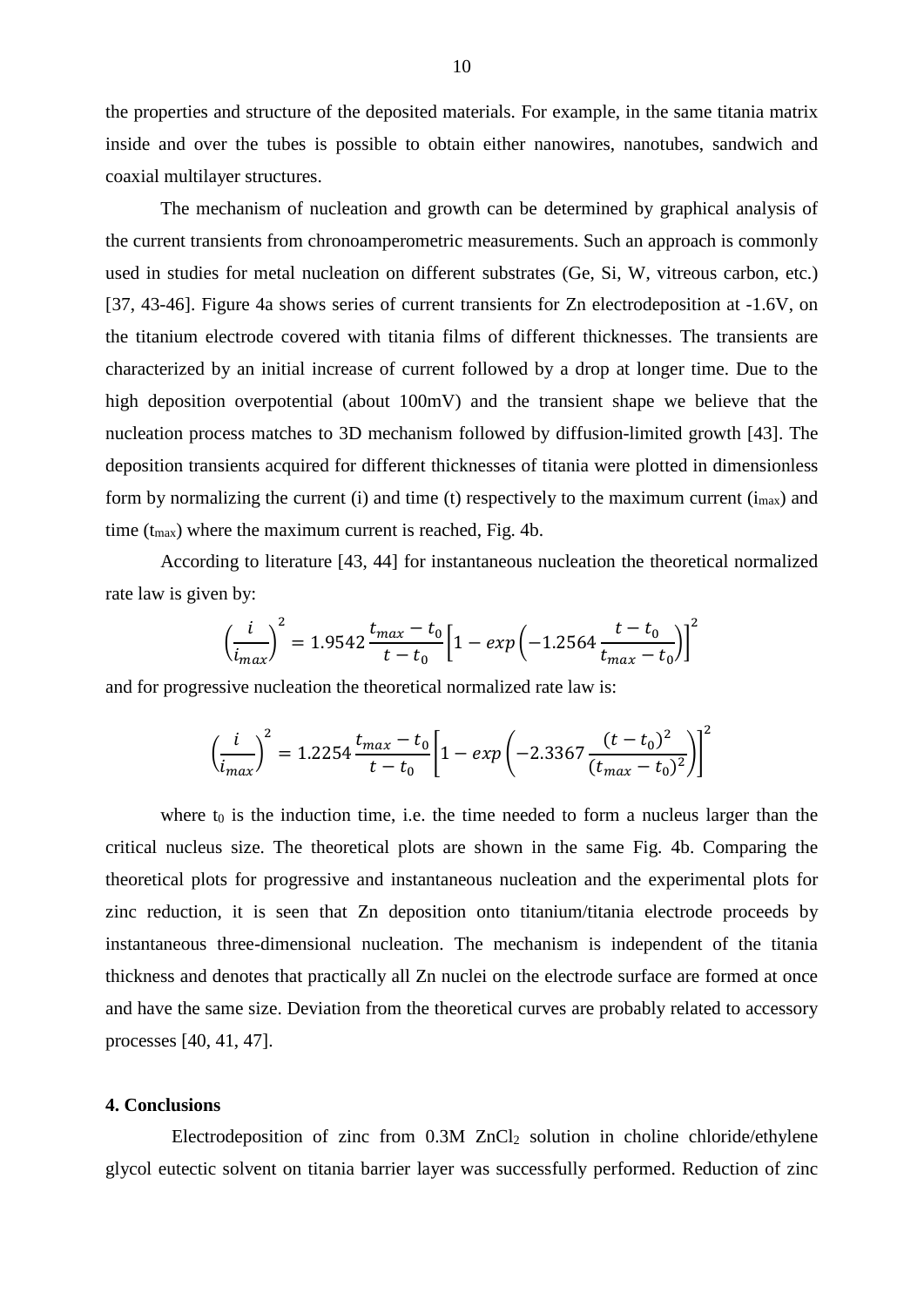species occurs much faster on thicker anodic films than on thinner ones. The chemical amount of reduced metallic zinc at -1.6V during 30 seconds is 4 times higher on 84 nm thick films than on 12 nm ones. It happens because both film thickness and crystallinity grow with the anodization potential, the latter leading to higher oxide conductivity. Application of -1.6V DC potential, superimposed by an alternating sinusoidal component of 50mV, leads to negligible increase of the amount of zinc reduced. Regarding this fact and additional FTIR results it is assumed that there is no formation of a **dense organic** layer on titanium/titania electrode contrary to the aluminium/alumina system. Thus zinc deposition becomes easier.

Electrodeposition of zinc at -1.6V from DES occurs by instantaneous threedimensional nucleation mechanism and it is uninfluenced by the titania layer thickness.

#### **Acknowledgements**

The financial support of the European Commission and Portuguese Foundation for Science and Technology (FCT) in frame of the projects PIRSES-GA-2011-295273 – NANEL and PTDC/CTM-NAN/113570/2009, respectively, is gratefully acknowledged.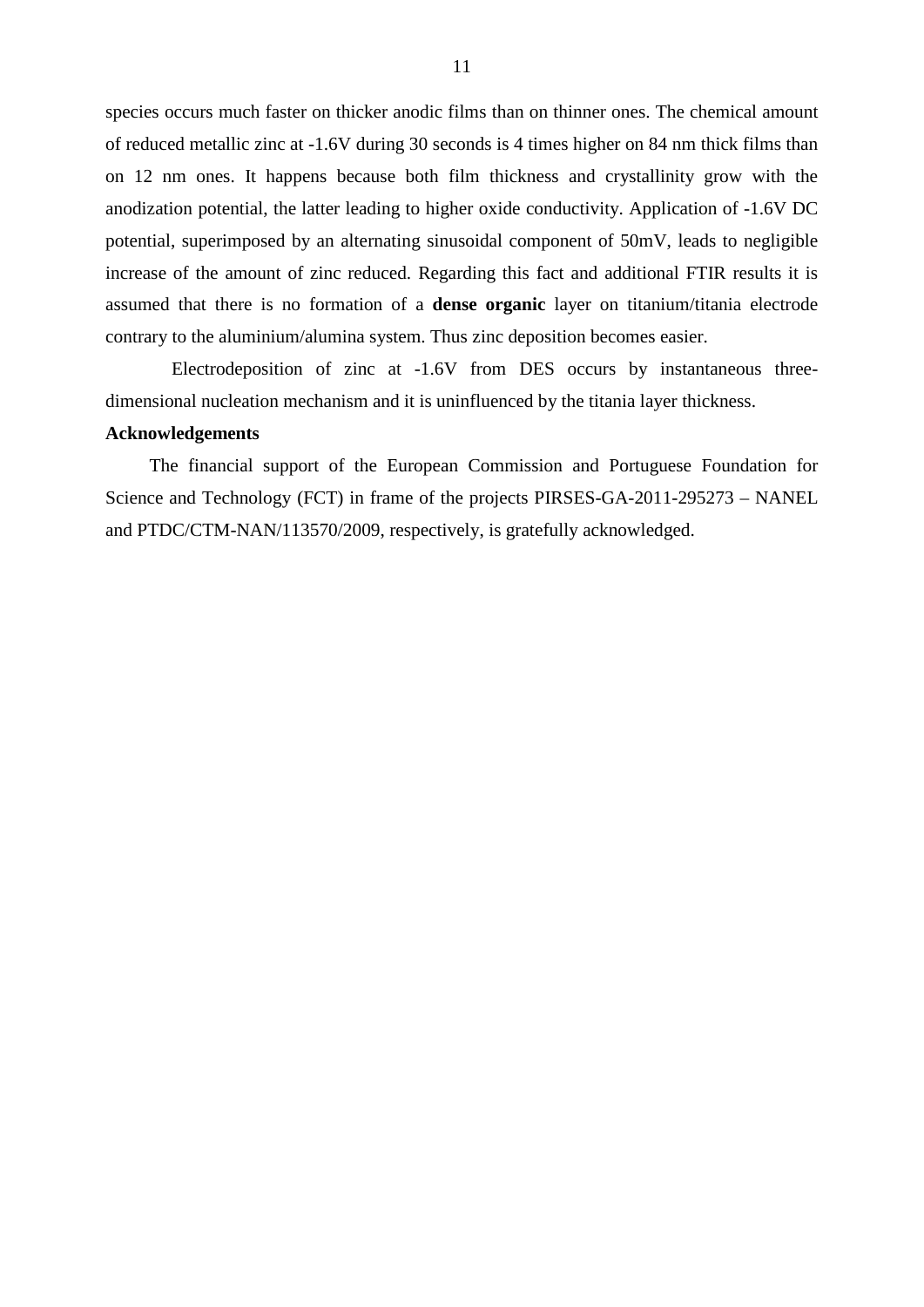**Figures.**



**Figure 1.** Qualitative depth profile of an anodic titanium oxide measured by GDOES. Typical depth profiles of an electrode after anodization at 40 V (a), and titanium signal profile obtained from the electrodes after anodization at different voltages (b).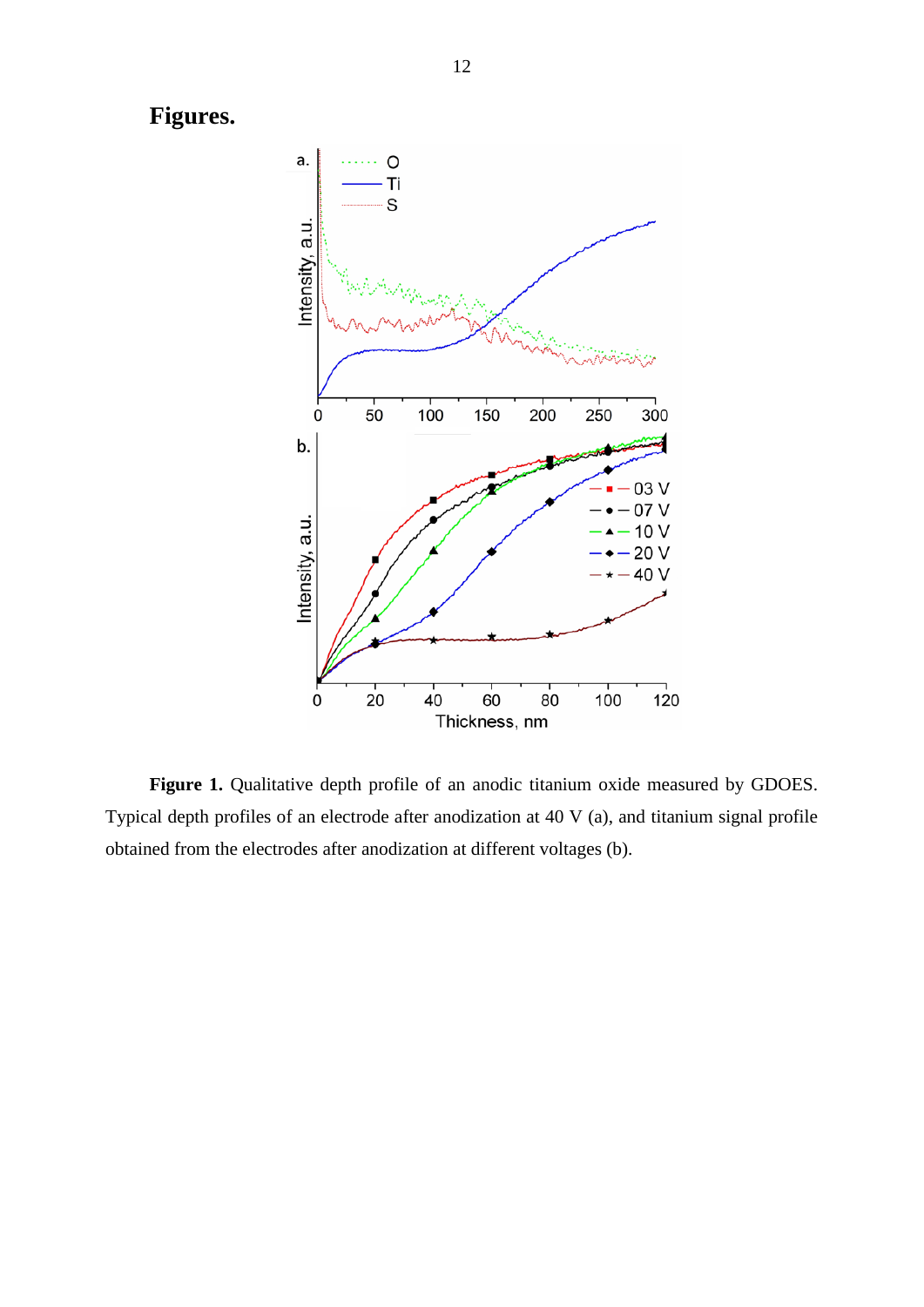

Figure 2. Film thickness as a function of potential for the anodic oxide film formed on titanium by electrooxidation in 1M sulphuric acid solutions.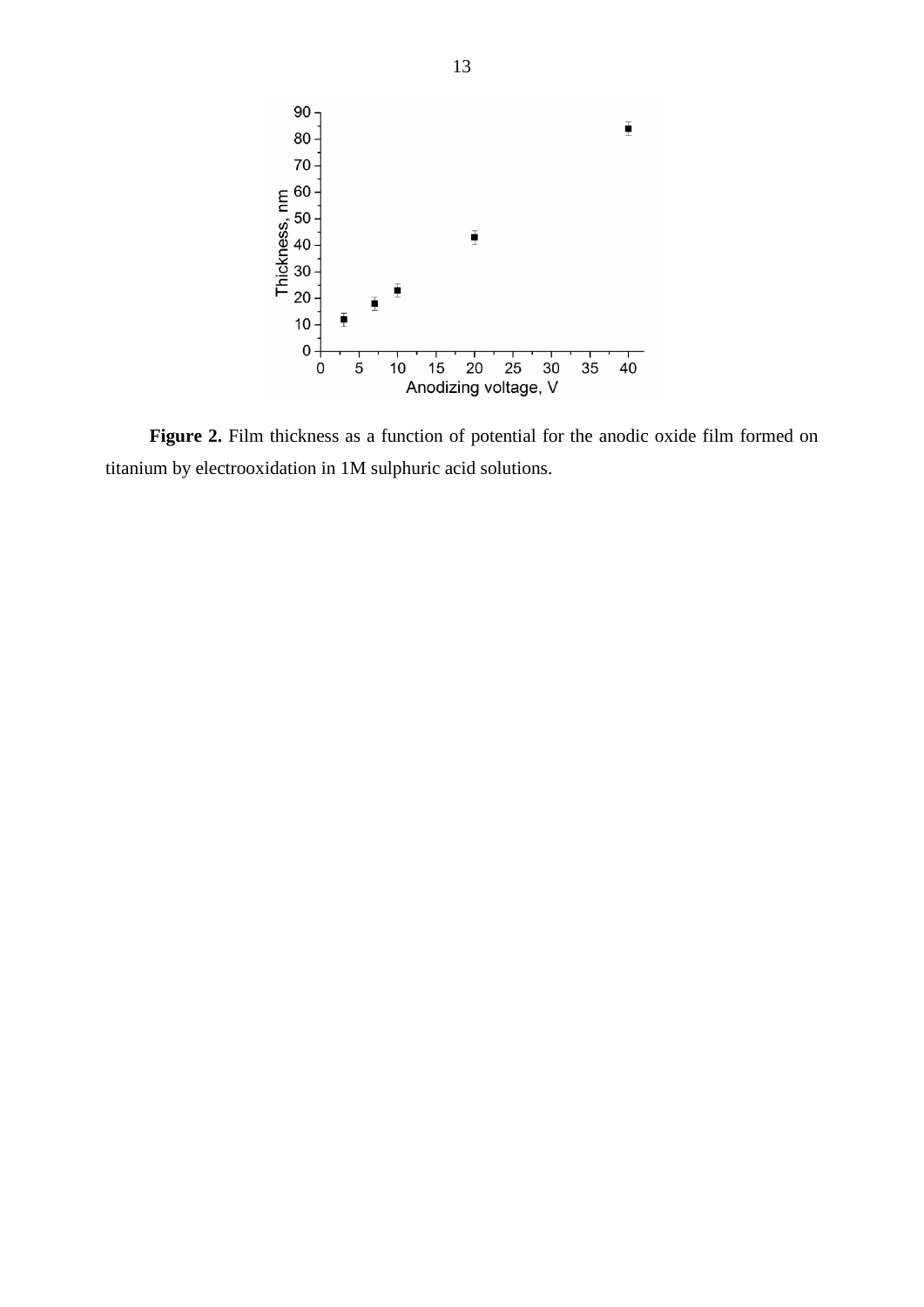

Figure 3. Voltammograms measured on zinc electrode and titanium electrode covered anodic titania of different thicknesses (inset: magnification of -1.5 to -1.0 V zone)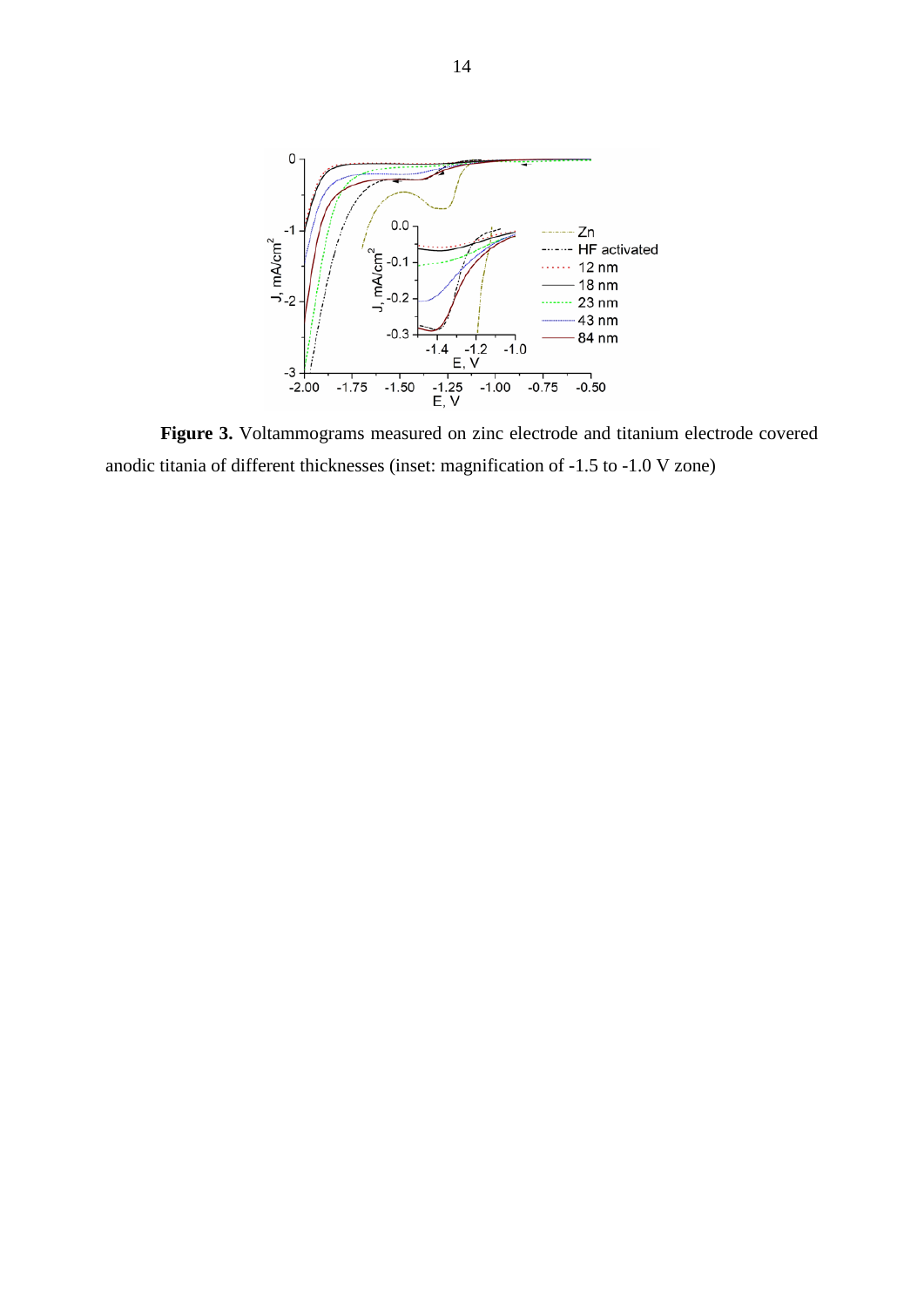

Figure 4. Current-time transients resulting from chronoamperometric experiments that were performed at a titanium electrode with different titania layer thickness in DES:Zn at - 1.6V applied potential (a). Comparison of experimental data obtained from chronocurrent transients with instantaneous and progressive nucleation models (b).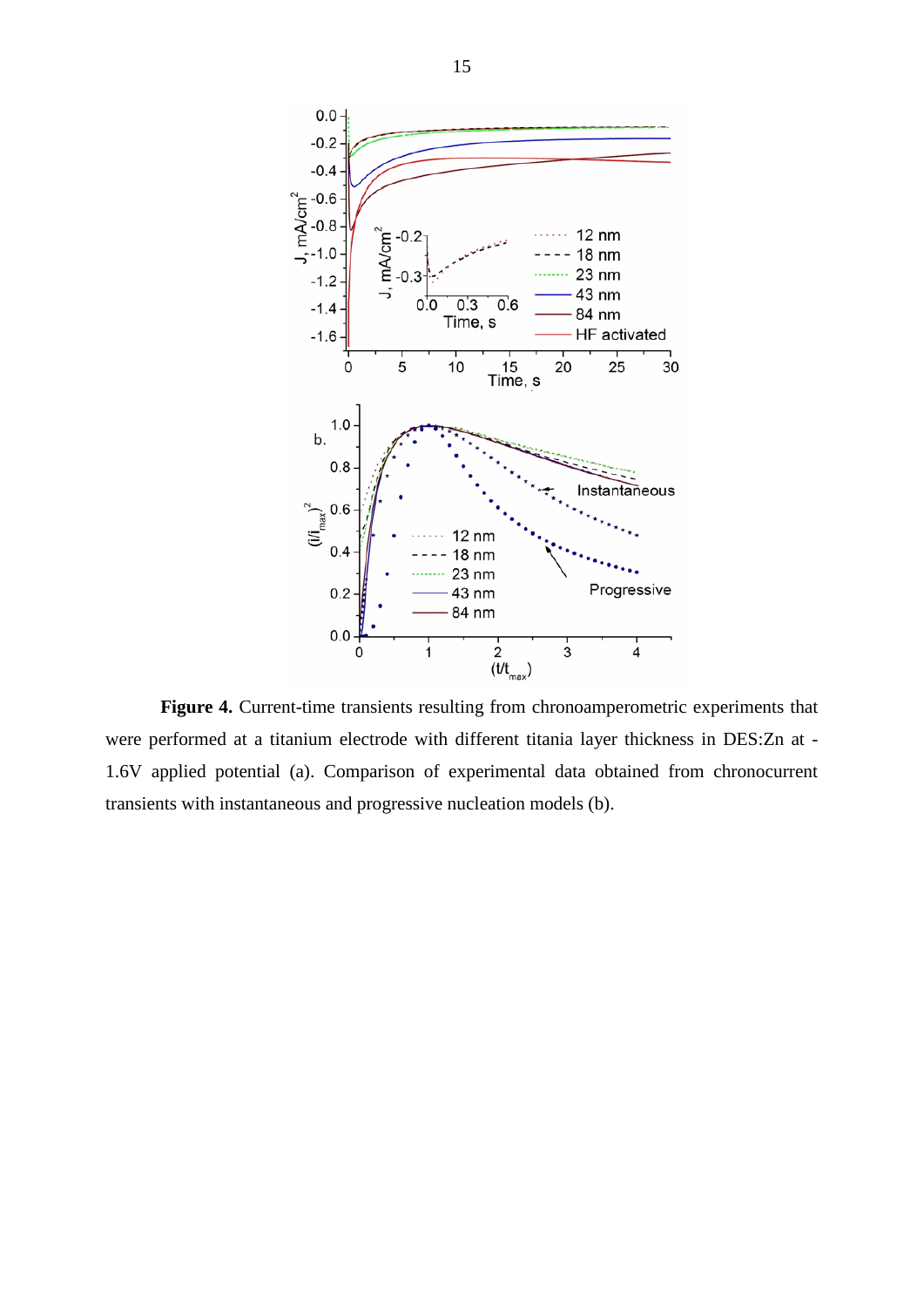

Figure 5. Chemical amount of zinc deposited on titanium electrode with titania calculated by ImageJ software (black line) and by Faraday's law (red line). Deposition dwell was 30 seconds. Solid lines are used to guide eyes.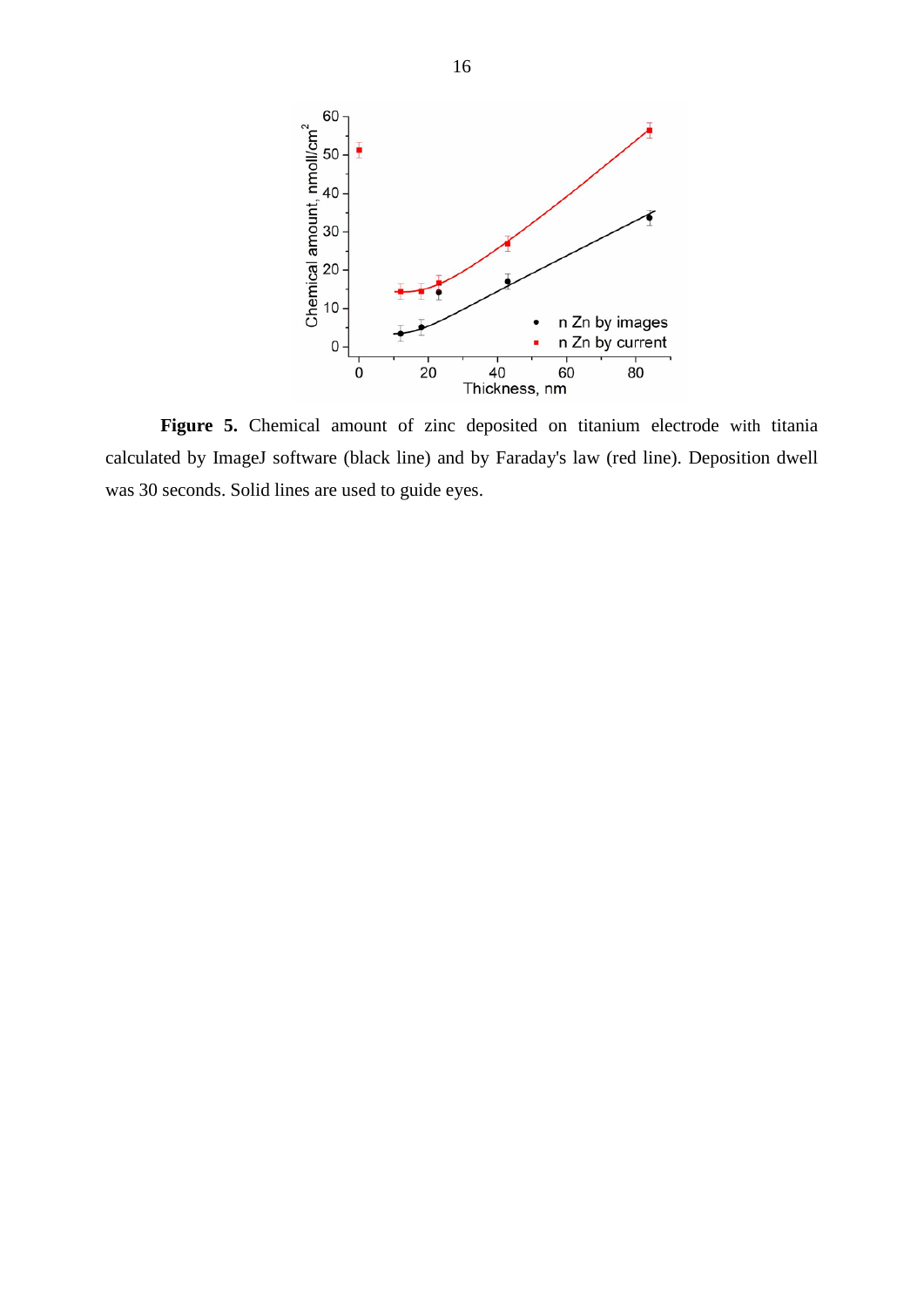

Figure 6. SEM images of titanium electrode surface with 23 nm titania film after zinc deposition from DES:Zn in a PS mode (a) and in AC-PS mode (b) inset is a typical image obtained after processing by ImageJ. The EDS spectrum recorded from the sample surface after zinc deposition in a DC mode (23 nm anodic film) (c). Deposition dwell was 30 seconds.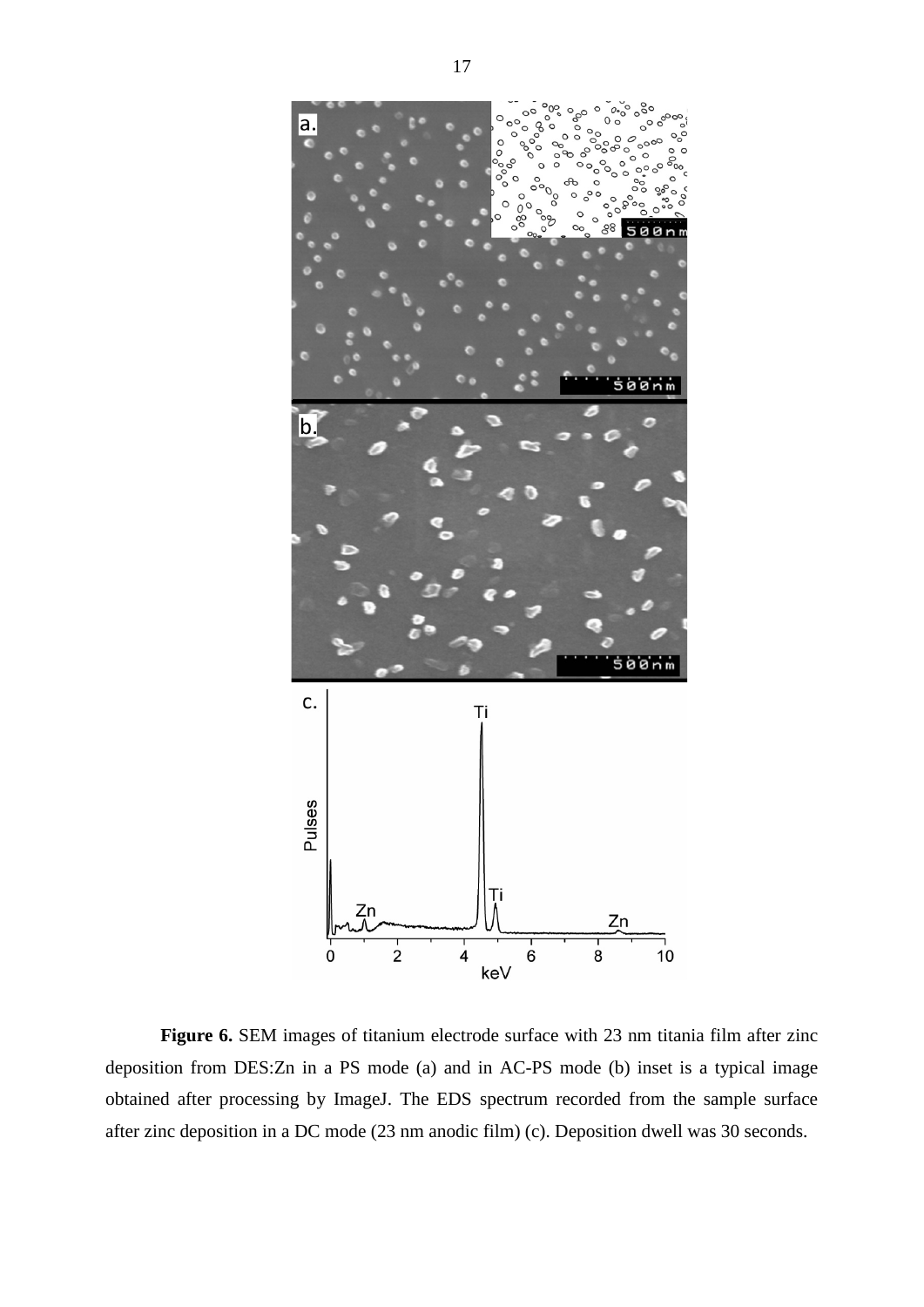

**Figure 7.** FTIR-ATR spectra of blank DES:Zn, and different thicknesses anodic titania films in contact with DES:Zn.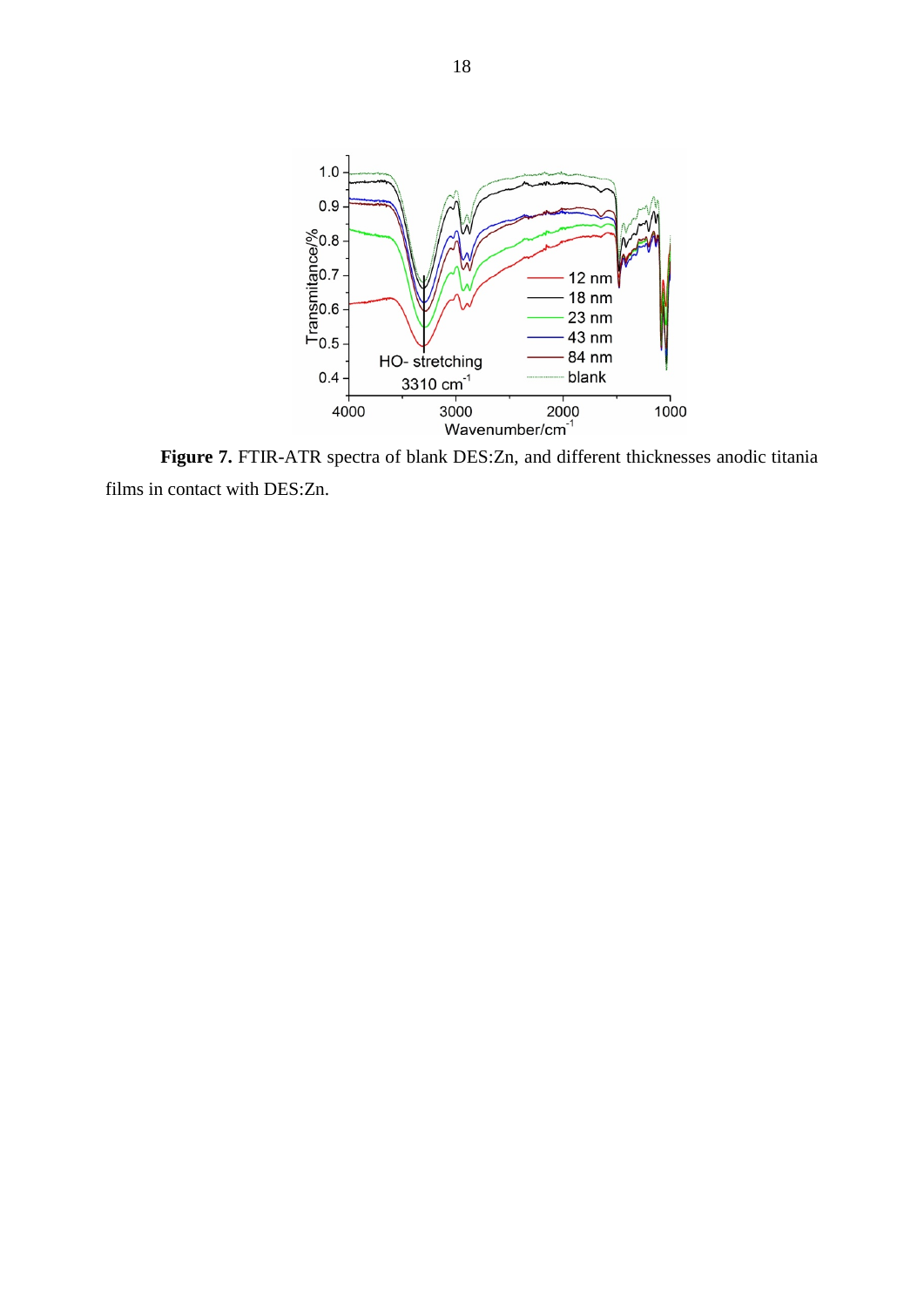#### **References**

<span id="page-19-0"></span>[1] D. Kannadassan, R. Karthik, M. Shojaei Baghini, P.S. Mallick, Nanostructured metal– insulator–metal capacitor with anodic titania, Materials Science in Semiconductor Processing, 16 (2013) 274-281.

<span id="page-19-1"></span>[2] M. Starykevich, A.N. Salak, D.K. Ivanou, A.D. Lisenkov, M.L. Zheludkevich, M.G.S. Ferreira, Electrochemical deposition of zinc from deep eutectic solvent on barrier alumina layers, Electrochimica Acta, 170 (2015) 284-291.

<span id="page-19-2"></span>[3] J.L. Delplancke, R. Winand, Galvanostatic anodization of titanium—I. Structures and compositions of the anodic films, Electrochimica Acta, 33 (1988) 1539-1549.

[4] M. Kozlowski, W.H. Smyrl, L. Atanasoska, R. Atanasoski, Local film thickness and photoresponse of thin anodic TiO2 films on polycrystalline titanium, Electrochimica Acta, 34 (1989) 1763-1768.

[5] T. Ohtsuka, M. Masuda, N. Sato, Ellipsometric Study of Anodic Oxide Films on Titanium in Hydrochloric Acid, Sulfuric Acid, and Phosphate Solution, Journal of The Electrochemical Society, 132 (1985) 787-792.

[6] S.K. Poznyak, A.D. Lisenkov, M.G.S. Ferreira, A.I. Kulak, M.L. Zheludkevich, Impedance behaviour of anodic TiO2 films prepared by galvanostatic anodisation and powerful pulsed discharge in electrolyte, Electrochimica Acta, 76 (2012) 453-461.

[7] M. Schneider, S. Schroth, J. Schilm, A. Michaelis, Micro-EIS of anodic thin oxide films on titanium for capacitor applications, Electrochimica Acta, 54 (2009) 2663-2671.

[8] J.W. Schultze, M.M. Lohrengel, Stability, reactivity and breakdown of passive films. Problems of recent and future research, Electrochimica Acta, 45 (2000) 2499-2513.

<span id="page-19-3"></span>[9] T. Shibata, Y.C. Zhu, The effect of film formation conditions on the structure and

composition of anodic oxide films on titanium, Corrosion Science, 37 (1995) 253-270. [10] A.G. Mantzila, M.I. Prodromidis, Development and study of anodic Ti/TiO2 electrodes and their potential use as impedimetric immunosensors, Electrochimica Acta, 51 (2006) 3537- 3542.

[11] H. Habazaki, M. Uozumi, H. Konno, K. Shimizu, P. Skeldon, G.E. Thompson, Crystallization of anodic titania on titanium and its alloys, Corrosion Science, 45 (2003) 2063- 2073.

<span id="page-19-13"></span>[12] C. Jaeggi, P. Kern, J. Michler, T. Zehnder, H. Siegenthaler, Anodic thin films on titanium used as masks for surface micropatterning of biomedical devices, Surface and Coatings Technology, 200 (2005) 1913-1919.

<span id="page-19-4"></span>[13] M.V. Diamanti, M.P. Pedeferri, Effect of anodic oxidation parameters on the titanium oxides formation, Corrosion Science, 49 (2007) 939-948.

<span id="page-19-5"></span>[14] J.L. Delplancke, M. Sun, T.J. O'Keefe, R. Winand, Nucleation of electrodeposited copper on anodized titanium, Hydrometallurgy, 23 (1989) 47-66.

<span id="page-19-6"></span>[15] H.K. Chang, B.-H. Choe, J.K. Lee, Influence of titanium oxide films on copper nucleation during electrodeposition, Materials Science and Engineering: A, 409 (2005) 317-328.

<span id="page-19-7"></span>[16] M.V. Diamanti, M. Ormellese, E. Marin, A. Lanzutti, A. Mele, M.P. Pedeferri, Anodic titanium oxide as immobilized photocatalyst in UV or visible light devices, Journal of Hazardous Materials, 186 (2011) 2103-2109.

<span id="page-19-8"></span>[17] M. Valden, X. Lai, D.W. Goodman, Onset of catalytic activity of gold clusters on titania with the appearance of nonmetallic properties, Science, 281 (1998) 1647-1650.

<span id="page-19-9"></span>[18] R. Wang, K. Hashimoto, A. Fujishima, M. Chikuni, E. Kojima, A. Kitamura, M.

<span id="page-19-10"></span>Shimohigoshi, T. Watanabe, Light-induced amphiphilic surfaces, Nature, 388 (1997) 431-432. [19] M. Gratzel, Photoelectrochemical cells, Nature, 414 (2001) 338-344.

<span id="page-19-11"></span>[20] A.K. Sharma, Anodizing titanium for space applications, Thin Solid Films, 208 (1992) 48- 54.

<span id="page-19-12"></span>[21] T. Gandhi, K.S. Raja, M. Misra, Synthesis of ZnTe nanowires onto TiO2 nanotubular arrays by pulse-reverse electrodeposition, Thin Solid Films, 517 (2009) 4527-4533.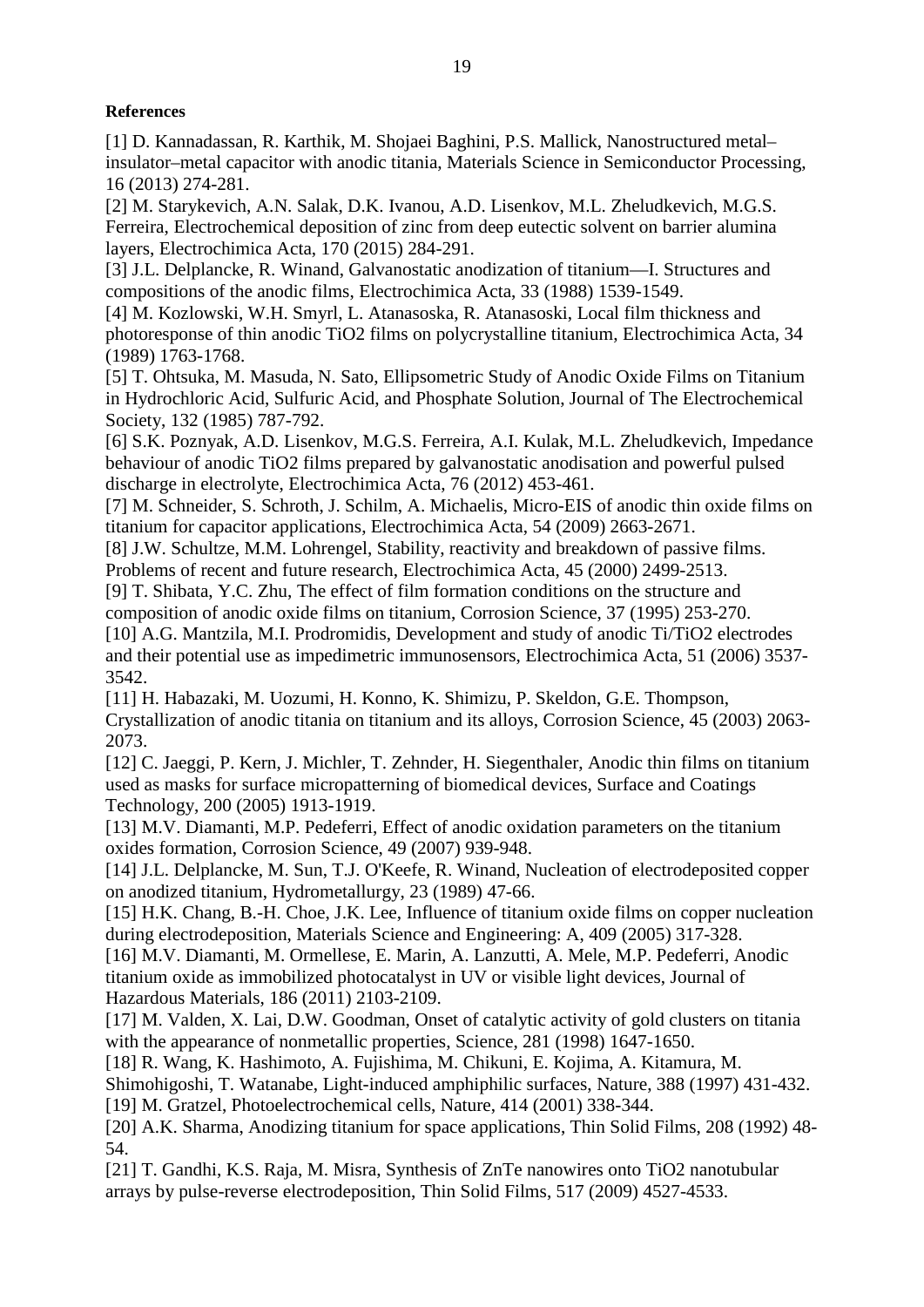<span id="page-20-13"></span>[22] Y. Kang, J. Zhao, J. Tao, X. Wang, Y. Li, Electrochemical deposition of Co nanowire arrays into self-organized titania nanotubes, Applied Surface Science, 254 (2008) 3935-3938. [23] J.M. Macak, B.G. Gong, M. Hueppe, P. Schmuki, Filling of TiO2 Nanotubes by Self-Doping and Electrodeposition, Advanced Materials, 19 (2007) 3027-3031.

<span id="page-20-0"></span>[24] P.J. Dale, A.P. Samantilleke, D.D. Shivagan, L.M. Peter, Synthesis of cadmium and zinc semiconductor compounds from an ionic liquid containing choline chloride and urea, Thin Solid Films, 515 (2007) 5751-5754.

<span id="page-20-1"></span>[25] D.M. F. Endres, A. Abbott, Electrodeposition from Ionic Liquids, WILEY-VCH Verlag GmbH & Co. KGaA, Weinheim, 2008.

<span id="page-20-2"></span>[26] E.L. Smith, A.P. Abbott, K.S. Ryder, Deep Eutectic Solvents (DESs) and Their Applications, Chemical Reviews, 114 (2014) 11060-11082.

<span id="page-20-3"></span>[27] A.P. Abbott, Model for the Conductivity of Ionic Liquids Based on an Infinite Dilution of Holes, ChemPhysChem, 6 (2005) 2502-2505.

<span id="page-20-5"></span><span id="page-20-4"></span>[28] A.P. Abbott, R.C. Harris, K.S. Ryder, Application of Hole Theory to Define Ionic Liquids by their Transport Properties†, The Journal of Physical Chemistry B, 111 (2007) 4910-4913. [29] A.P. Abbott, K.E. Ttaib, G. Frisch, K.S. Ryder, D. Weston, The electrodeposition of silver composites using deep eutectic solvents, Physical Chemistry Chemical Physics, 14 (2012) 2443-2449.

<span id="page-20-6"></span>[30] S. Salomé, N.M. Pereira, E.S. Ferreira, C.M. Pereira, A.F. Silva, Tin electrodeposition from choline chloride based solvent: Influence of the hydrogen bond donors, Journal of Electroanalytical Chemistry, 703 (2013) 80-87.

<span id="page-20-7"></span>[31] A.P. Abbott, J.C. Barron, G. Frisch, S. Gurman, K.S. Ryder, A. Fernando Silva, Double layer effects on metal nucleation in deep eutectic solvents, Physical Chemistry Chemical Physics, 13 (2011) 10224-10231.

[32] A.P. Abbott, J.C. Barron, G. Frisch, K.S. Ryder, A.F. Silva, The effect of additives on zinc electrodeposition from deep eutectic solvents, Electrochimica Acta, 56 (2011) 5272-5279. [33] A. Bakkar, V. Neubert, Electrodeposition onto magnesium in air and water stable ionic liquids: From corrosion to successful plating, Electrochemistry Communications, 9 (2007) 2428-2435.

[34] N.M. Pereira, P.M.V. Fernandes, C.M. Pereira, A. Fernando Silva, Electrodeposition of Zinc from Choline Chloride-Ethylene Glycol Deep Eutectic Solvent: Effect of the Tartrate Ion, Journal of The Electrochemical Society, 159 (2012) D501-D506.

[35] A.H. Whitehead, M. Pölzler, B. Gollas, Zinc Electrodeposition from a Deep Eutectic System Containing Choline Chloride and Ethylene Glycol, Journal of The Electrochemical Society, 157 (2010) D328-D334.

<span id="page-20-9"></span>[36] H. Yang, R.G. Reddy, Electrochemical deposition of zinc from zinc oxide in 2:1 urea/choline chloride ionic liquid, Electrochimica Acta, 147 (2014) 513-519.

<span id="page-20-15"></span>[37] L. Vieira, R. Schennach, B. Gollas, The effect of the electrode material on the electrodeposition of zinc from deep eutectic solvents, Electrochimica Acta.

<span id="page-20-8"></span>[38] A.P. Abbott, G. Capper, K.J. McKenzie, K.S. Ryder, Electrodeposition of zinc–tin alloys from deep eutectic solvents based on choline chloride, Journal of Electroanalytical Chemistry, 599 (2007) 288-294.

<span id="page-20-10"></span>[39] H. Yang, R.G. Reddy, Electrochemical Kinetics of Reduction of Zinc Oxide to Zinc Using 2:1 Urea/ChCl Ionic Liquid, Electrochimica Acta.

<span id="page-20-11"></span>[40] K. Haerens, E. Matthijs, K. Binnemans, B. Van der Bruggen, Electrochemical decomposition of choline chloride based ionic liquid analogues, Green Chemistry, 11 (2009) 1357-1365.

<span id="page-20-14"></span><span id="page-20-12"></span>[41] D. Yue, Y. Jia, Y. Yao, J. Sun, Y. Jing, Structure and electrochemical behavior of ionic liquid analogue based on choline chloride and urea, Electrochimica Acta, 65 (2012) 30-36. [42] G. Pacchioni, S. Valeri, Oxide Ultrathin Films: Science and Technology, Wiley, 2012.